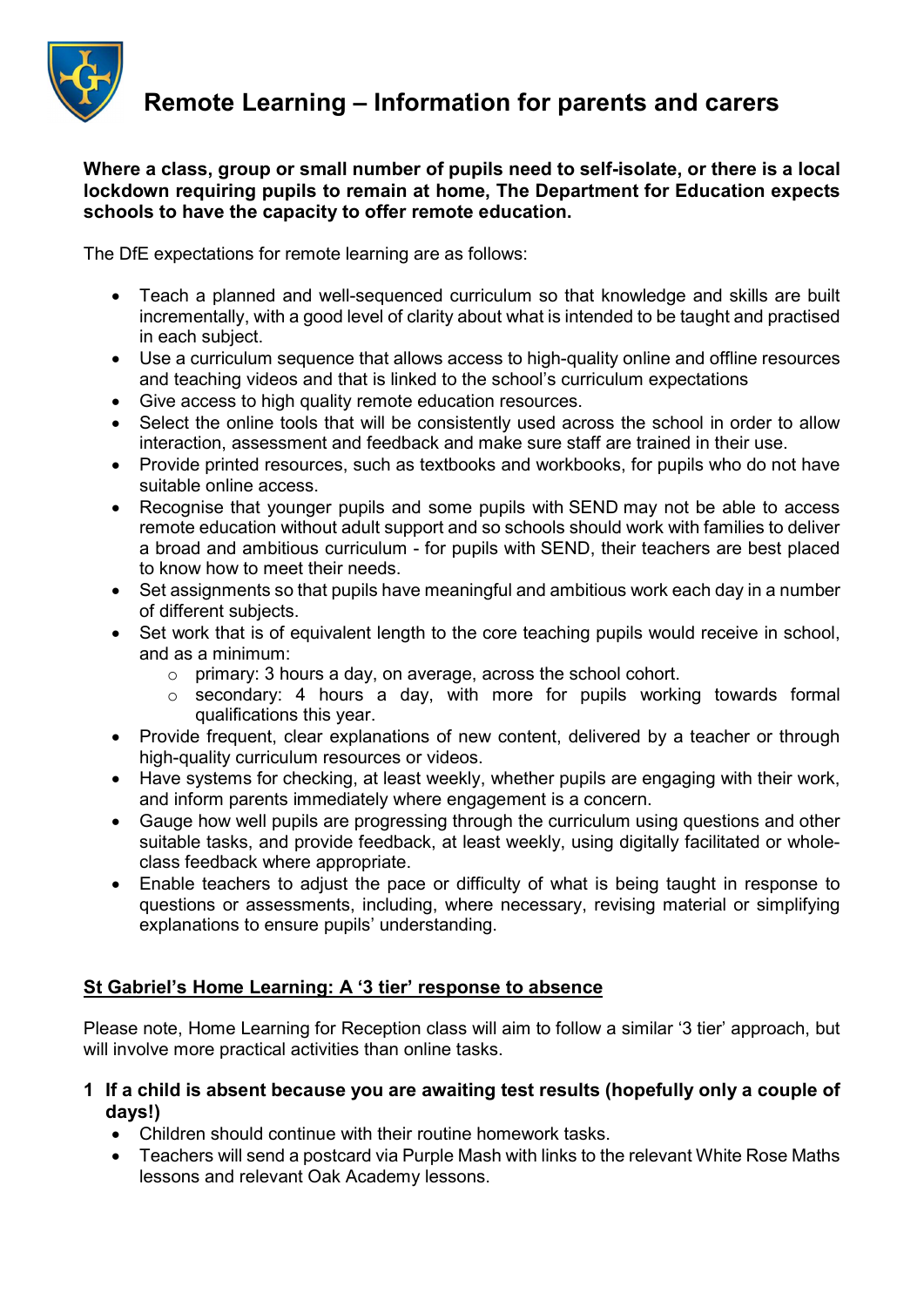- 2 If individual children are isolating for 10 days (because a household member is positive)
	- Children should continue with their routine homework tasks.
	- Teachers will send a postcard via Purple Mash with daily links to White Rose Maths lessons and Oak Academy lessons.
	- We will post out a maths booklet to accompany the online White Rose lessons and a Home Learning Journal to record additional activities.

# 3 If a full class bubble is forced to close due to a positive Covid-19 case or

## there is a full lockdown and primary schools are instructed to close (remaining open to key worker and vulnerable children only)

In the case of a lockdown, where some children will be attending school and others are required to learn remotely (or a mixture of both), teachers will plan the same activities for both school and home – accessing the same online platforms and using the same resources.

- Home Learning packs, containing workbooks and paper resources will be provided with the request to collect from school where possible.
- Teachers will actively correspond and maintain contact with all children through Purple Mash activities and postcards on a daily basis.
- In a full lockdown, Home Learning Opportunity grids will be emailed weekly to all parents. These will offer a suggested structure for the day to support parents in organizing and motivating children.

# Realistic Expectations

We know how hard it is for parents to support home learning for primary children – especially those in Early Years and the Infants. Younger children require a level of supervision that some of you may struggle to provide, especially if you are juggling working from home yourselves. Our Home Learning plans attempt to address this by providing a range of different activities, requiring a different level of input and supervision.

This will include:

- Pre-recorded videos, which can be paused and viewed at any time, for teaching maths, phonics and topic work.
- Online tasks and activities via Purple Mash.
- Workbooks and paper resources.
- Storytime sessions (online and audio) plus access to Oxford Owl reading scheme ebooks.

# Engagement and Feedback

We will use Purple Mash as our platform to share instructions, provide feedback on tasks and generally correspond with you and your children. The daily postcards and Purple Mash activities will be accessible between 8am and 4pm.

Teachers will encourage the uploading of examples of work undertaken at home, to offer support and celebrate progress. Daily feedback and interaction will be provided by teachers in response to tasks undertaken.

It is our intention and hope that all children will engage as fully as possible, on a daily basis. Corresponding daily with children is also important for pastoral care and support. Teachers will phone parents each week to offer guidance and reassurance in overseeing and delivering home learning. We encourage parents to contact school with any issues or concerns.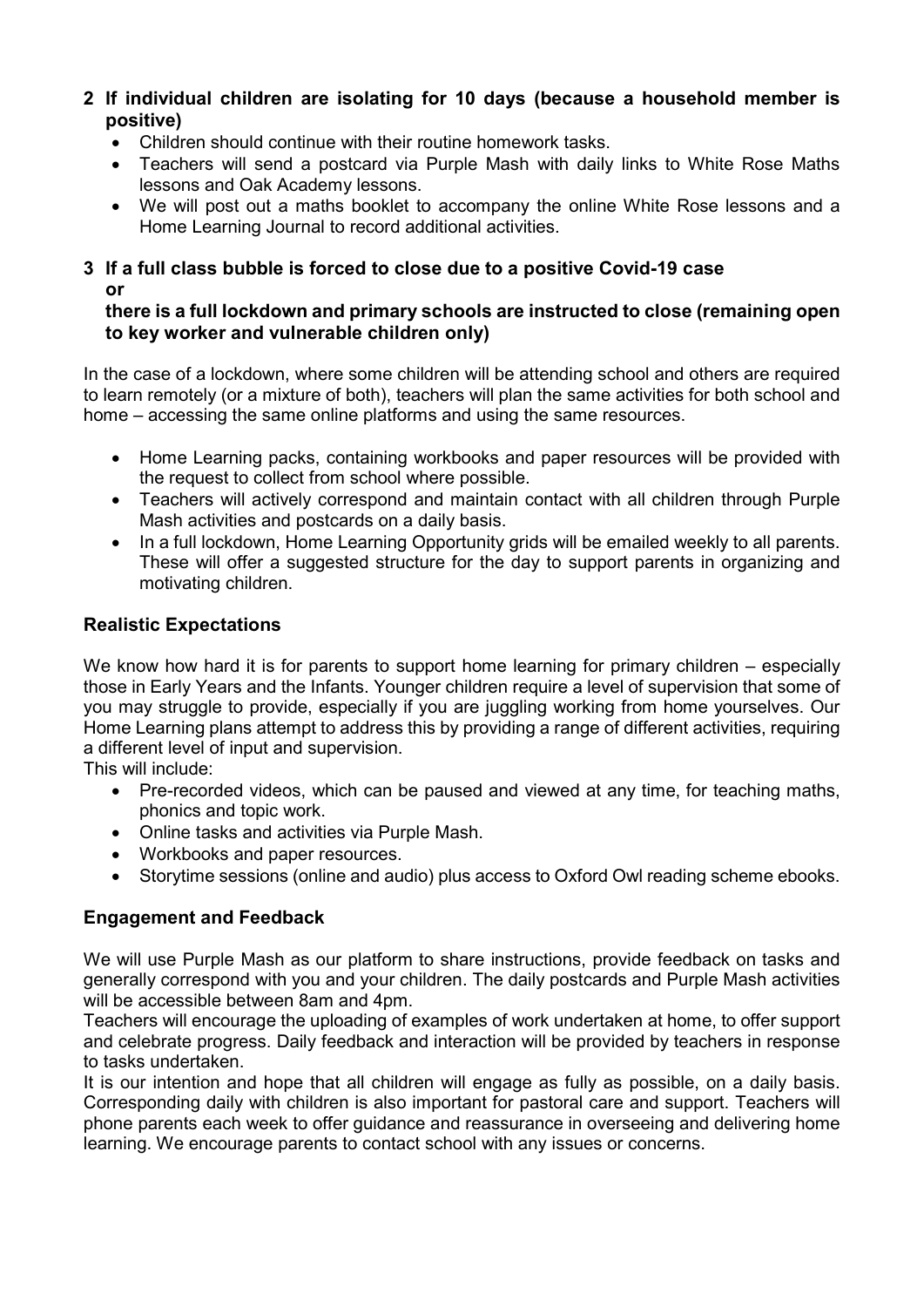#### General Questions Regarding Remote Learning

#### Is my child expected to do work at home when they are ill?

If your child is ill, they must take the time to rest and recover and are not expected to complete remote learning whilst they are unwell.

## What if I have issues with IT and suitable devices?

We have asked all families to complete a questionnaire regarding IT issues which may impact on access to online learning. We have endeavoured to follow up the responses received, offering support where possible. The DfE has been providing schools with additional laptops to loan for children's use. These have been issued on a quota basis according to schools' individual circumstances. St Gabriel's has been allocated 4 devices via this route. The LA has provided an additional 6 from other DfE sources. It is important that these are loaned to families with most need. If you experience difficulties, please contact school.

# How will my child with Special Educational Needs be supported?

All children with identified special educational needs will receive additional personalised support and resources. Teachers will respond to children on an individual basis and therefore plan appropriately to ensure every child is able to achieve.

## How do I keep my child safe whilst accessing remote learning?

All children should be supervised whilst using the internet to ensure that they are only accessing content that they have been instructed to access for their home learning activities. Direct links will be provided to activities or lessons on websites, including YouTube. Your child will not be requested to undertake internet searches for themselves.

## Why are the teachers not delivering live lessons?

Schools are encouraged to deliver remote learning in the ways that they feel are most appropriate to their setting. Some larger primaries, or those with low numbers of key worker children attending during a lockdown, may favour 'live streaming' of lessons. This is likely to take the form of staff delivering live voice over commentaries (whilst sharing documents on screen) or a more general introductory talk about the day's work. These methods can be effective when staffing capacity allows, but can be problematic when teachers are needed in the classroom to teach. For this reason, this approach is not readily an option for remote learning when individual children need to self-isolate and the rest of the class are in school, needing to be taught as normal.

At St Gabriel's, we have opted for a personalised and interactive approach to remote learning which remains constant and thereby familiar to both parents and children. So, whether an individual child is self-isolating, or the whole class bubble, or part of the class cannot attend in a lockdown, the remote learning style is the same.

Some parents have questioned the option of 'fly on the wall' style streaming via a class webcam. We feel this is neither appropriate for younger children (for obvious safeguarding and intrusion reasons), nor is it most effective – offering no personal response to those viewing. By contrast, we have opted to use pre-recorded lessons, in the form of White Rose Maths, Read Write Inc and Oak Academy, where the lesson can be paused and listened to at any time. This offers children additional support and a slower pace, if needed. Your child's teacher can then post additional messages and instructions, on Purple Mash postcards, to provide a personalised response to tasks undertaken – offering guidance and challenge, in the way they would in class. From our questionnaires to parents, we are very aware of the fact that many families have several children of different ages all needing to follow remote learning at the same time. This can be a real challenge, not only in terms of available devices, but in terms of juggling the supervision of younger children to be online at set times to receive live messages from school, when parents could be needing to take that all-important call for their own working needs!